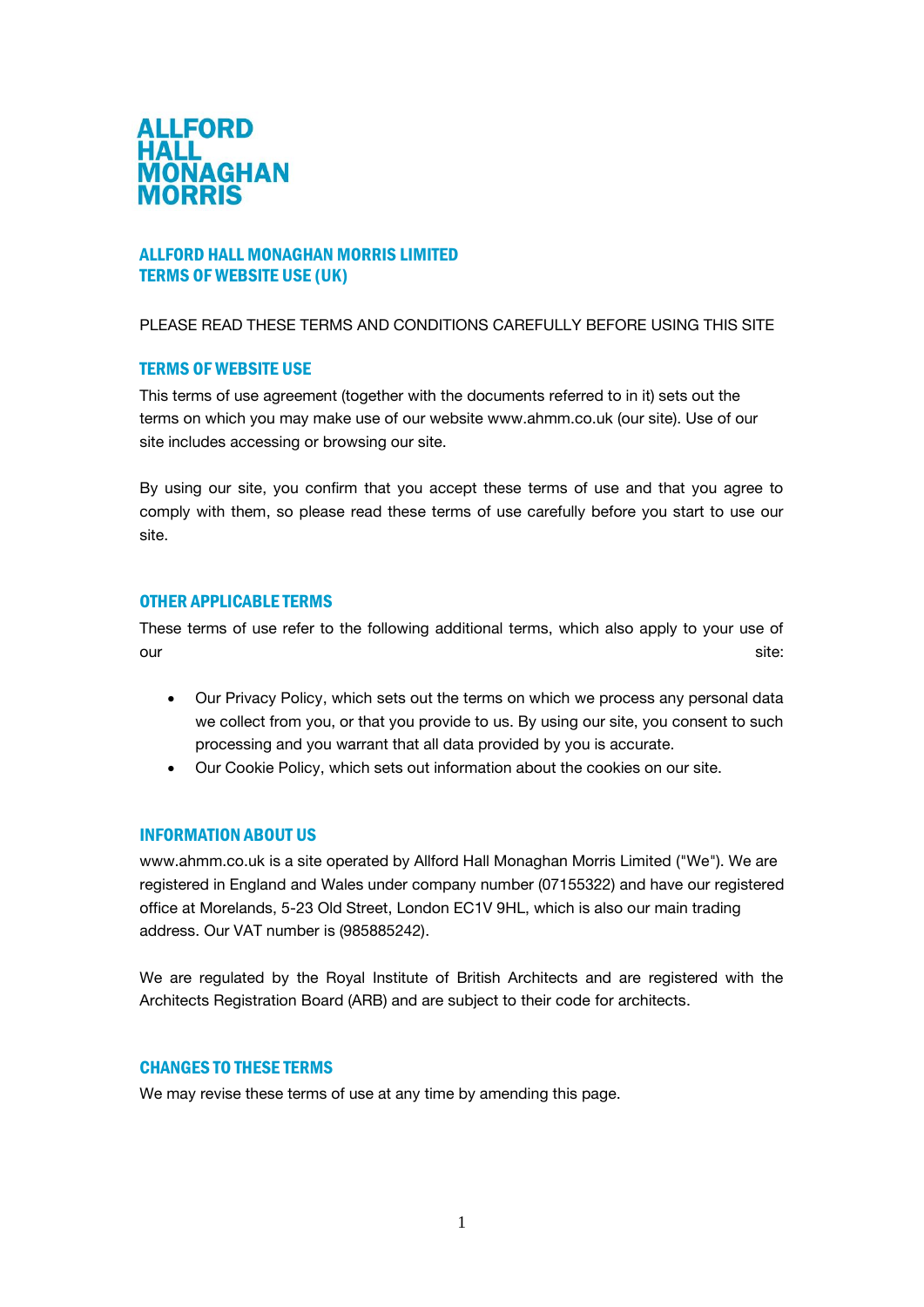Please check this page from time to time to take notice of any changes we made, as they are binding on you.

## CHANGES TO OUR SITE

We may update our site from time to time, and may change the content at any time. However, please note that any of the content on our site may be out of date at any given time, and we are under no obligation to update it.

We do not guarantee that our site, or any content on it, will be free from errors or omissions.

## ACCESSING OUR SITE

Our site is made available free of charge

We do not quarantee that our site, or any content on it, will always be available or be uninterrupted. Access to our site is permitted on a temporary basis. We may suspend, withdraw, discontinue or change all or any part of our site without notice. We will not be liable to you if for any reason our site is unavailable at any time or for any period.

You are responsible for making all arrangements necessary for you to have access to our site.

You are also responsible for ensuring that all persons who access our site through your internet connection are aware of these terms of use and other applicable terms and conditions, and that they comply with them.

### INTELLECTUAL PROPERTY RIGHTS

We are the owner or the licensee of all intellectual property rights in our site, and in the material published on it. Those works are protected by copyright laws and treaties around the world. All such rights are reserved.

You may print off one copy, and may download extracts, of any page(s) from our site for your personal use and you may draw the attention of others within your organisation to content posted on our site.

You must not modify the paper or digital copies of any materials you have printed off or downloaded in any way, and you must not use any illustrations, photographs, video or audio sequences or any graphics separately from any accompanying text.

Our status (and that of any identified contributors) as the authors of content on our site must always be acknowledged.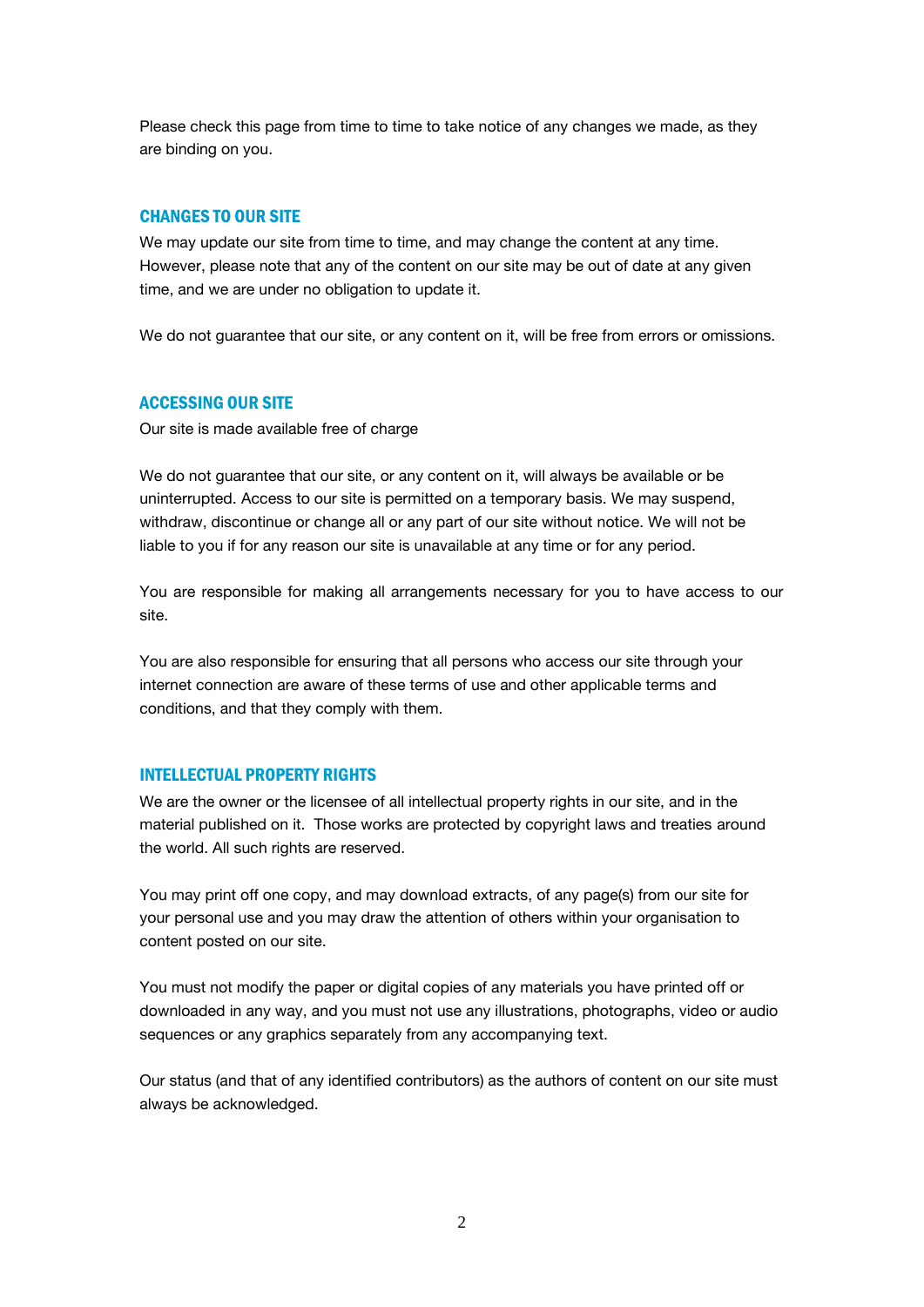You must not use any part of the content on our site for commercial purposes without obtaining a licence to do so from us or our licensors.

If you print off, copy or download any part of our site in breach of these terms of use, your right to use our site will cease immediately and you must, at our option, return or destroy any copies of the materials you have made.

#### NO RELIANCE ON INFORMATION

The content on our site is provided for general information only. It is not intended to amount to advice on which you should rely. You must obtain professional or specialist advice before taking, or refraining from, any action on the basis of the content on our site.

Although we make reasonable efforts to update the information on our site, we make no representations, warranties or guarantees, whether express or implied, that the content on our site is accurate, complete or up-to-date.

### LIMITATION OF OUR LIABILITY

Nothing in these terms of use excludes or limits our liability for death or personal injury arising from our negligence, or our fraud or fraudulent misrepresentation, or any other liability that cannot be excluded or limited by English law.

To the extent permitted by law, we exclude all conditions, warranties, representations or other terms which may apply to our site or any content on it, whether express or implied. We will not be liable to any user for any loss or damage, whether in contract, tort (including negligence), breach of statutory duty, or otherwise, even if foreseeable, arising under or in connection with:

- use of, or inability to use, our site; or
- use of or reliance on any content displayed on our site.
- If you are a business user, please note that in particular, we will not be liable for:
- loss of profits, sales, business, or revenue;
- **•** business interruption;
- loss of anticipated savings;
- loss of business opportunity, goodwill or reputation; or
- any indirect or consequential loss or damage.

If you are a consumer user, please note that we only provide our site for domestic and private use. You agree not to use our site for any commercial or business purposes, and we have no liability to you for any loss of profit, loss of business, business interruption, or loss of business opportunity.

We will not be liable for any loss or damage caused by a virus, distributed denial-of-service attack, or other technologically harmful material that may infect your computer equipment, computer programs, data or other proprietary material due to your use of our site or to your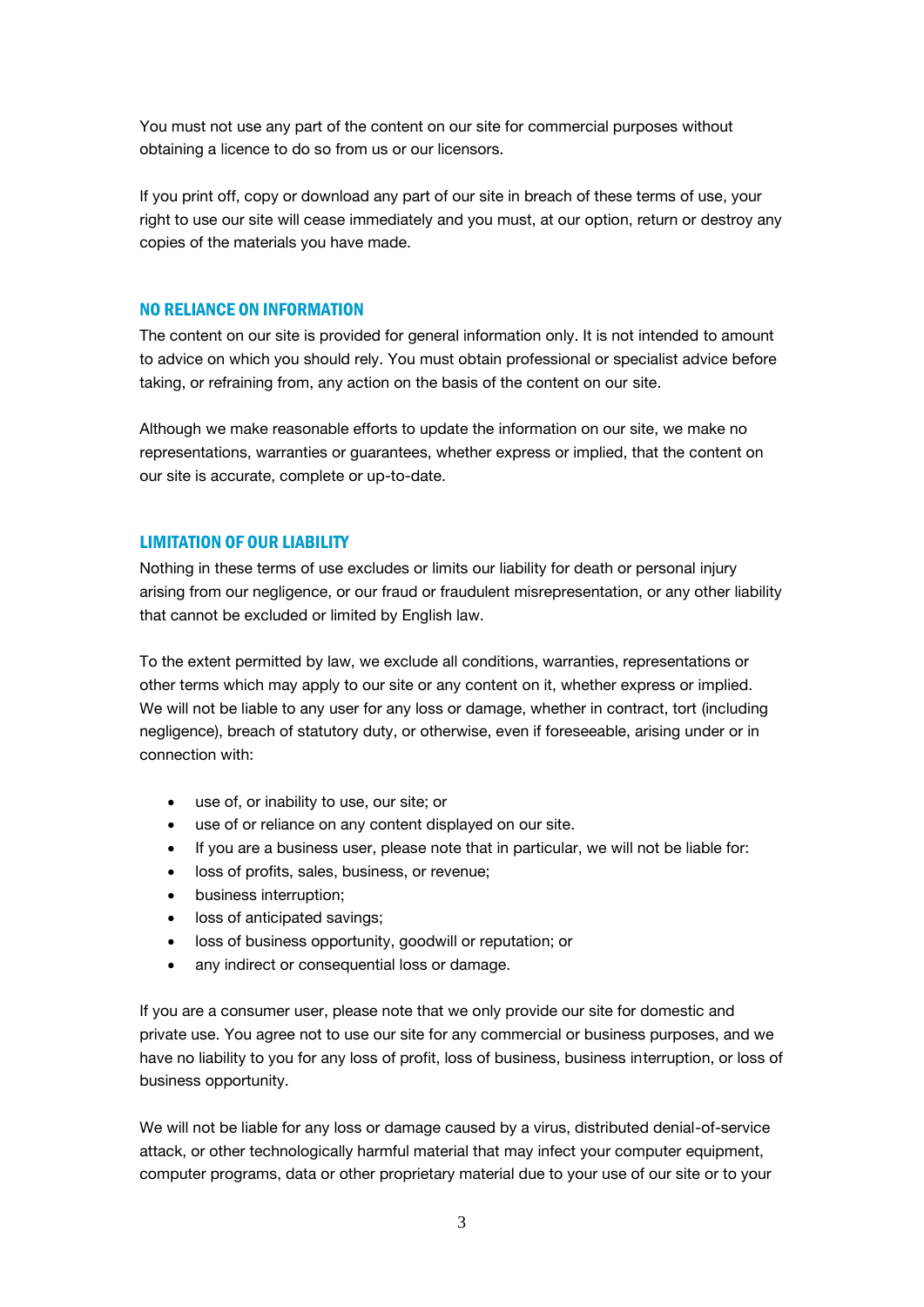downloading of any content on it, or on any website linked to it.

We assume no responsibility for the content of websites linked on our site. Such links should not be interpreted as endorsement by us of those linked websites. We will not be liable for any loss or damage that may arise from your use of them.

## VIRUSES

We do not guarantee that our site will be secure or free from bugs or viruses.

You are responsible for configuring your information technology, computer programmes and platform in order to access our site. You should use your own virus protection software.

You must not misuse our site by knowingly introducing viruses, trojans, worms, logic bombs or other material which is malicious or technologically harmful. You must not attempt to gain unauthorised access to our site, the server on which our site is stored or any server, computer or database connected to our site. You must not attack our site via a denial-ofservice attack or a distributed denial-of service attack. By breaching this provision, you would commit a criminal offence under the Computer Misuse Act 1990. We will report any such breach to the relevant law enforcement authorities and we will co-operate with those authorities by disclosing your identity to them. In the event of such a breach, your right to use our site will cease immediately.

#### LINKING TO OUR SITE

You may link to our site, provided you do so in a way that is fair and legal and does not damage our reputation or take advantage of it.

You must not establish a link in such a way as to suggest any form of association, approval or endorsement on our part where none exists.

You must not establish a link to our site in any website that is not owned by you. Our site must not be framed on any other site, nor may you create a link to any part of our site other than the home page.

We reserve the right to withdraw linking permission without notice.

The website in which you are linking must comply in all respects with the content standards set out in our Acceptable Use Policy.

If you wish to make any use of content on our site other than that set out above, please contact info@ahmm.co.uk.